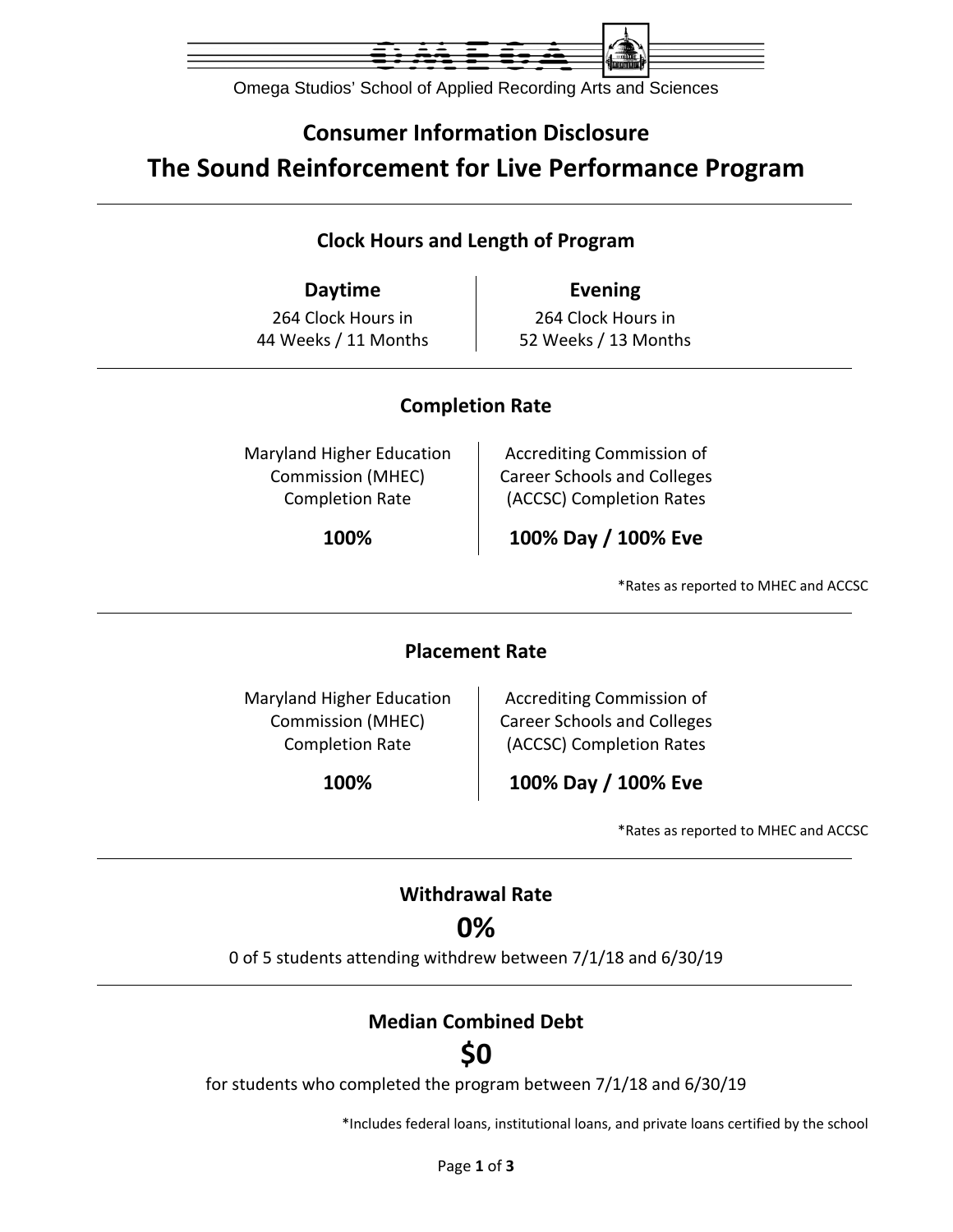

Omega Studios' School of Applied Recording Arts and Sciences

# **Consumer Information Disclosure The Sound Reinforcement for Live Performance Program**

|                  | Daytime (44 weeks)     |             | Evening (52 Weeks)     |             |  |
|------------------|------------------------|-------------|------------------------|-------------|--|
|                  | At home, with parents, |             | At home, with parents, |             |  |
|                  | no dependents          | All Others  | no dependents          | All Others  |  |
| Tuition          | \$6,579.05             | \$6,579.05  | \$6,579.05             | \$6,579.05  |  |
| Registration     | 25.00                  | 25.00       | 25.00                  | 25.00       |  |
| Living Allowance | 16,360.08              | 27,052.08   | 19,334.64              | 31,970.64   |  |
| <b>Books</b>     | 204.40                 | 204.40      | 204.40                 | 204.40      |  |
|                  | \$23,168.53            | \$33,860.53 | \$26,143.09            | \$38,779.09 |  |

#### **Cost of Attendance** (as defined in 20 U.S.C. § 108711)

\*Living Allowance includes Room, Board, Transportation, and Personal/Misc. \*\*State statute allows consideration for certain qualifying additional expenses.

For more information, please contact the financial aid department.

### **Professional Licensure/Certification**

No professional licensure or certification applicable in the State of Maryland

### **Cancellation and Refund Policy**

- 1. If an applicant chooses not to enroll in, or withdraws from the School, within 7 calendar days after having signed the enrollment agreement, he shall receive a full refund of all fees and deposits paid. If, after the 7‐day period has passed, a Student who has not visited the School facility prior to enrollment, withdraws within three days following either,
	- a. attendance at a regularly scheduled orientation,
	- b. a tour of the School, or,
	- c. attendance at any single class, he will receive a refund of all fees and deposits paid.
- 2. If the Student chooses not to enroll in the School, or to withdraw from the School, after the 7‐day cancellation period has passed, but before instruction has begun (excepting the conditions listed under 3-a), he shall receive a refund of all fees and deposits paid, less the registration fee of \$25 and the one‐time application fee of \$100. This shall also apply in the event third-party financing (such as SLM) is rejected by the student/guardian or denied by the lender, after the 7‐day cancellation period has passed, but before instruction has begun.
- 3. If the Student withdraws from the School, or otherwise fails to complete the period of enrollment, after the 7‐day cancellation period has passed and after instruction begins, he shall receive a refund of a portion of the charges paid, based on the percentage of each program completed, less the application and registration fee(s). The percentage of each program completed shall be determined by dividing the total number of clock hours comprising the period of enrollment for which the Student has been charged, into the number of clock hours remaining to be completed by that Student in that period, as of the last recorded day of attendance. Percentage of completion shall be based on the following table (see next page):